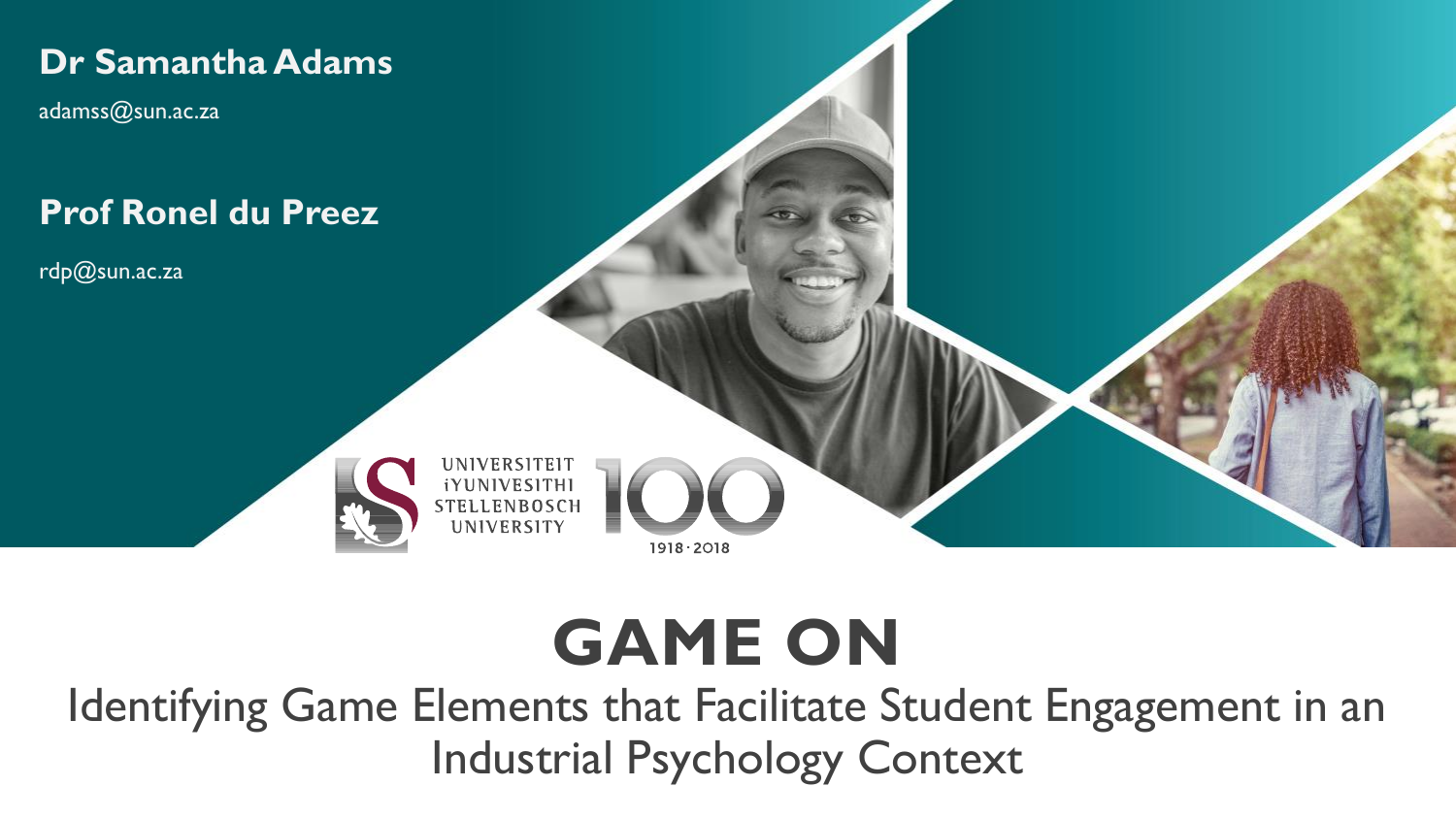#### **Introduction**



**Gamification** 

**Influence of game elements on the dimensions of student engagement.**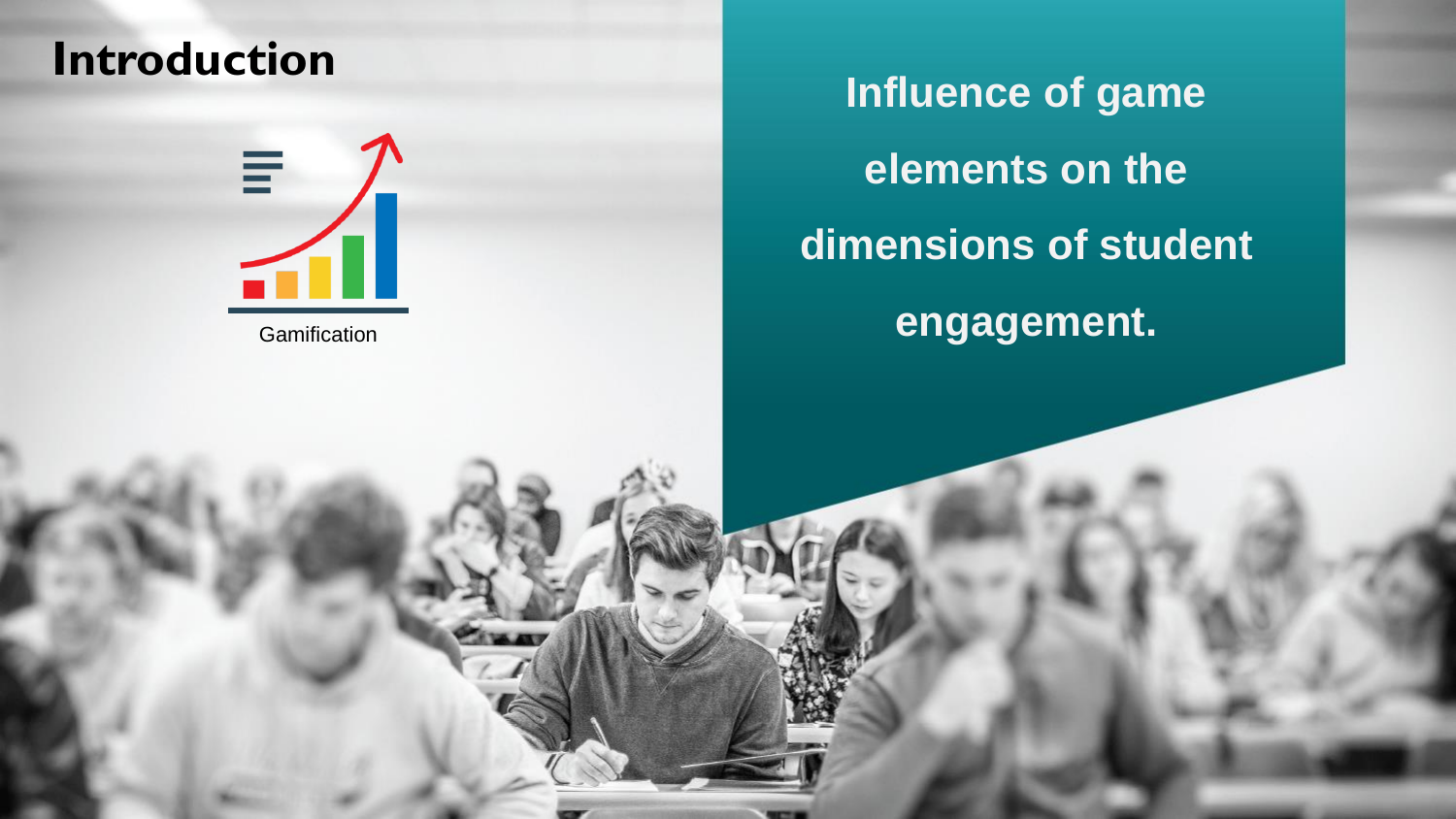

### **Student Engagement**

Interaction: time, effort, relevant resources (Trowler 2010)

| <b>Behavioural</b> | Emotional  | Cognitive  |
|--------------------|------------|------------|
| engagement         | Engagement | Engagement |
|                    |            |            |

(Fredericks & McColskey 2012)

Positive: Productive (i.e. expectations have been internalized and approved)

Negative: Counterproductive (i.e. behavior that challenges, confronts or rejects)

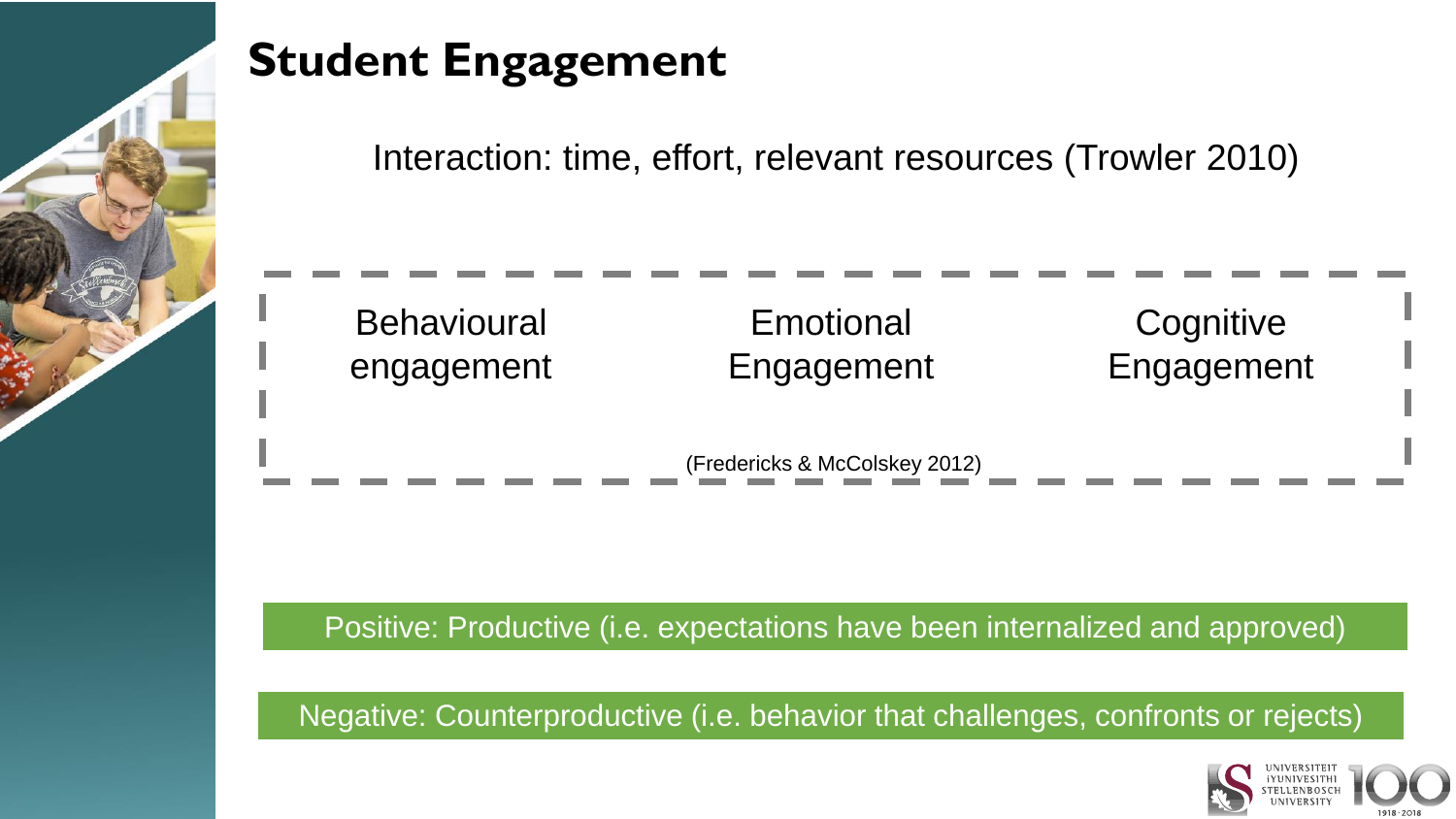#### **Gamification**

- Strengthen user engagement, change behavior and support innovation
- Game mechanics & elements >> learning experience
- Game element : engagement dimension

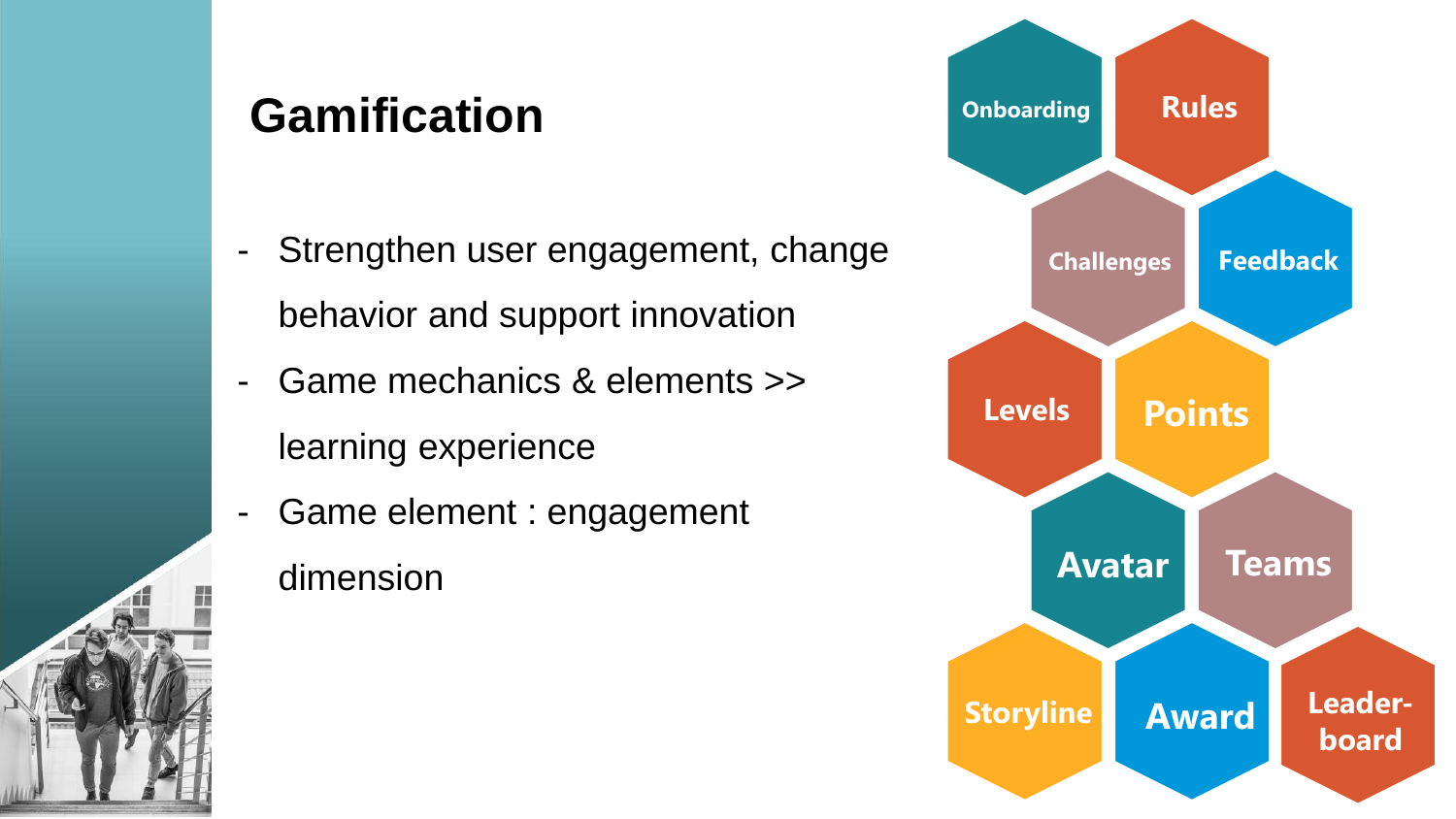



A systematic but flexible methodology aimed to improve educational practices through iterative analysis, design, development and implementation, based on collaboration among researchers and practitioners in real-world settings, and leading to contextually-sensitive design principles and theories (Wang & Hannafin 2005)

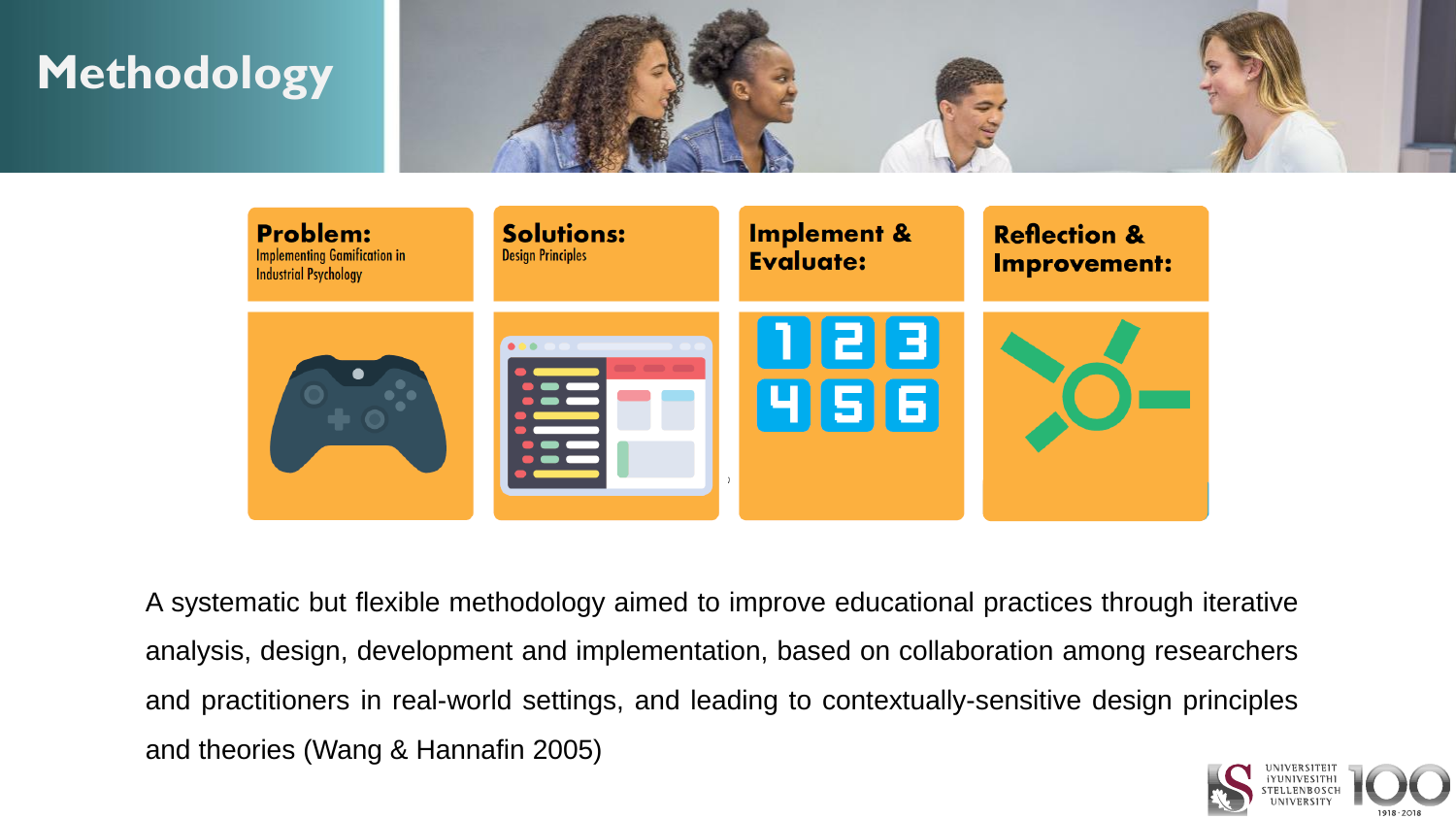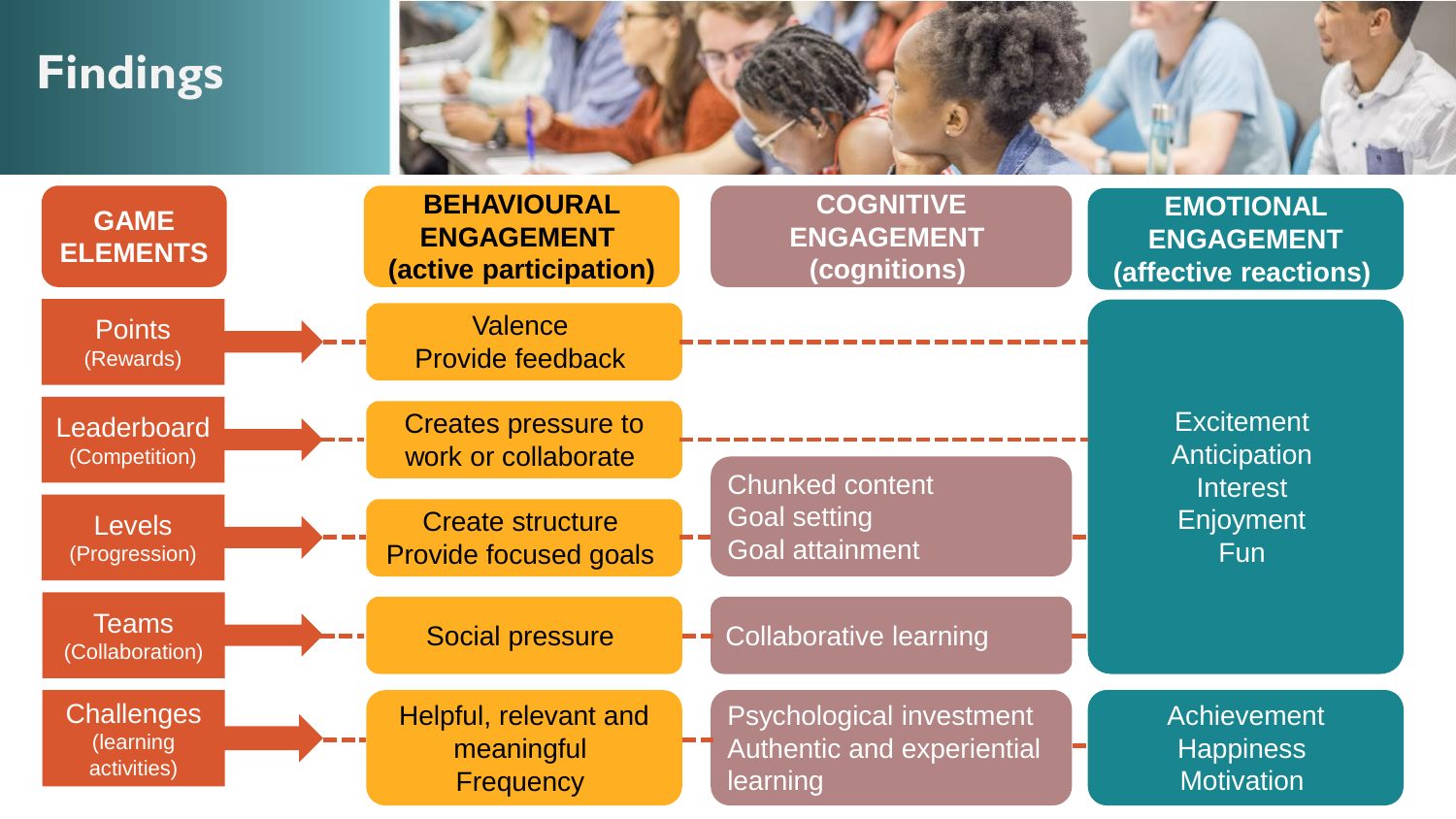

#### **Conclusion**

- Dimensions of student engagement are dynamic and complex
- Dimensions of student engagement do not operate in isolation
- Game elements have varied "engagement affordances"
- Potential of game elements can be harnessed